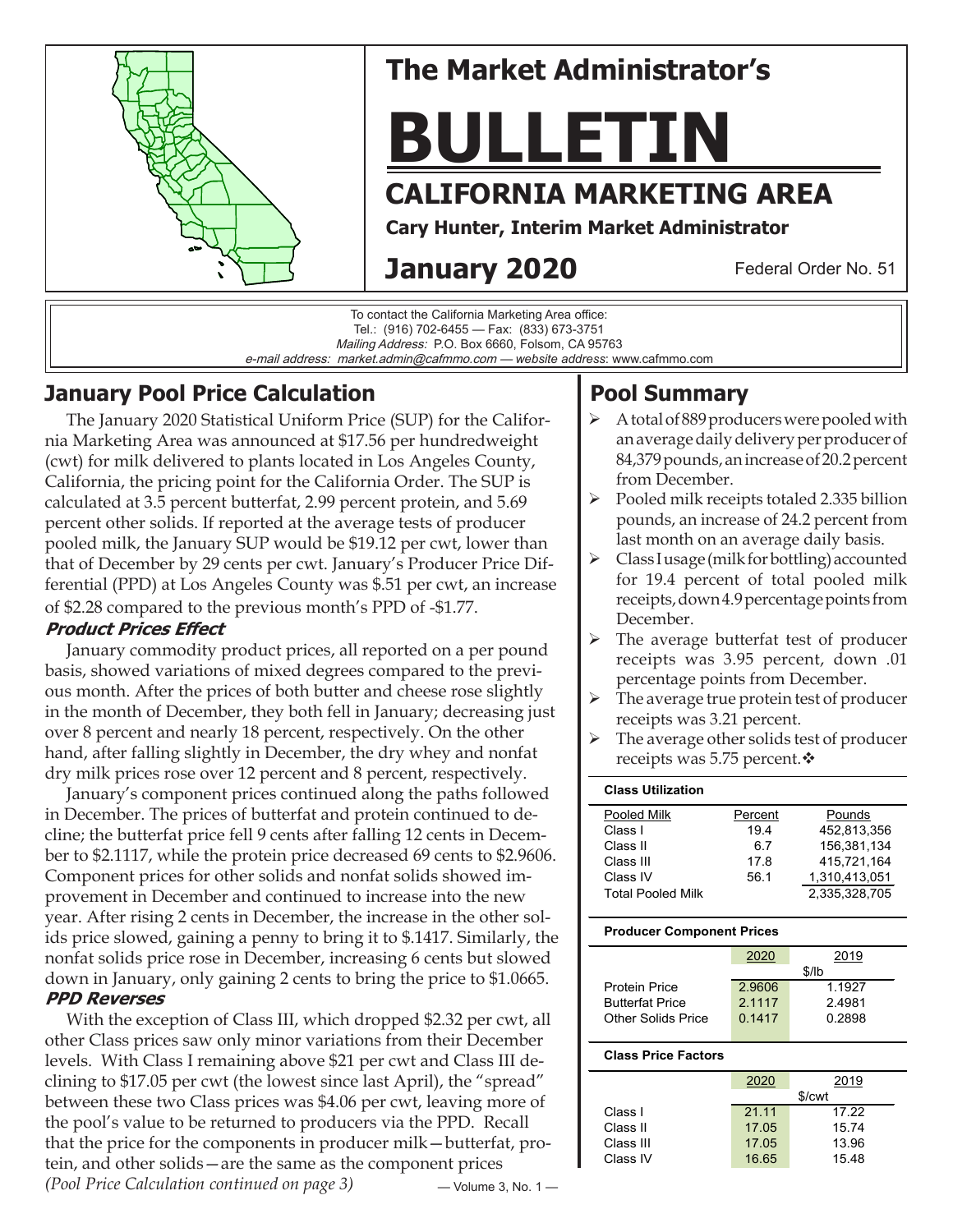## **Receipts by Location Differential**

 Under the California Federal Marketing Order (CFMO), there are six regional location differentials. These differentials represent adjustments to Class I prices as well as Producer Price Differentials (PPD). The CFMO differentials are \$2.10, \$2.00, \$1.80, \$1.70, and \$1.60. Maps of the California and national location differentials can be found at cafmmo.com.

 Table 1 and Figure A illustrate CFMO receipts by location differential in January 2020. The \$2.10 and \$1.80 per cwt differentials contain a majority, just over seventy percent, of Class I receipts. Notably, they contain the major population centers in California; the \$2.10 location differential contains the cities of Los Angeles and San Diego and the \$1.80 location differential contains the San Francisco Bay region. Class I plants are generally located close to population centers, areas of high demand for fluid milk, because fluid milk is perishable and costly to transport long distances. Accordingly, those areas receive a higher location differential, recognizing that there is not sufficient local production and the need for financial incentives to cause milk to move to those demand locations.

Table 1 and Figure A also show that the bulk of

Class III and IV processing takes place in the \$1.70 and \$1.60 location differentials; the two zones account for more than eighty percent of Class III receipts and more than ninety-five percent of Class IV receipts in January 2020.

 Table 2 details the leading pooled milk producing counties in California under the CFMO in January 2020. Four of the top five leading counties are in the \$1.70 and \$1.60 location differentials; the lone exception is Kern county which borders the number one milk producing county in California, Tulare County, and lies directly south of the \$1.60 differential.

#### **Pooled Milk Production Top Counties**

 At 600 million pounds, Tulare County leads all California counties in January 2020 pooled milk volume, producing 300 million pounds more than Kern County, the second leading county in pooled milk production.

Tulare County also contains more pooled producers than any other county with 169. Merced is third in pooled milk production, followed by Stanislaus and Kings County. Notably, Kern County ranks second in production but has fewer pooled producers than the other four top milk-producing counties. In January 2020, 44 producers produced 289 million pounds of milk in Kern County, equating to an average daily delivery per producer of 211,902 pounds, nearly 100,000 pounds more than Tulare County.  $\mathbf{\hat{v}}$ 

| $\!\!$ Table 2: Top Pooled Milk Producing Counites in California $^*$ $\!\!$<br>January 2020 |                    |                       |  |  |  |
|----------------------------------------------------------------------------------------------|--------------------|-----------------------|--|--|--|
| County                                                                                       | <b>Milk Pounds</b> | <b>Producer Count</b> |  |  |  |
| Tulare                                                                                       | 609,228,651        | 169                   |  |  |  |
| Kern                                                                                         | 289,035,310        | 44                    |  |  |  |
| Merced                                                                                       | 285,638,156        | 112                   |  |  |  |
| Stanislaus                                                                                   | 234, 151, 570      | 117                   |  |  |  |
| Kings                                                                                        | 175,126,301        | 57                    |  |  |  |

\*According to handler reports submitted to the CFMO. May not include all milk production due to handler pooling decisions.



| Table 1: Producer Receipts by Location Differential<br>January 2020 |             |        |        |             |             |               |            |               |
|---------------------------------------------------------------------|-------------|--------|--------|-------------|-------------|---------------|------------|---------------|
|                                                                     | \$2.10      | \$2.00 | \$1.90 | \$1.80      | \$1.70      | \$1.60        | Other*     | Total         |
| Class I Receipts                                                    | 214,186,828 | R      | R      | 103.712.203 | 68.574.530  | 55.153.447    | 11.186.348 | 452.813.356   |
| Class II Receipts                                                   | 71.734.426  | R      | R      | 16.565.252  | 50.781.217  | 15.145.334    | 2.154.905  | 156,381,134   |
| Class III Receipts                                                  | 57,786,478  | R      | R      | 8.193.871   | 201,737,492 | 147,938,307   | 65.016     | 415.721.164   |
| Class IV Receipts                                                   | 14,397,356  | R      | R      | 19,856,940  | 434,364,193 | 841.211.795   | 582.767    | 1,310,413,051 |
| Total                                                               | 358,105,088 | R      | R      | 148.328.266 | 755.457.432 | 1,059,448,883 | 13,207,529 | 2,335,328,705 |

\*Data from location differentials with fewer than three processing plants is marked as restricted (R) and is inclued in "Other" category.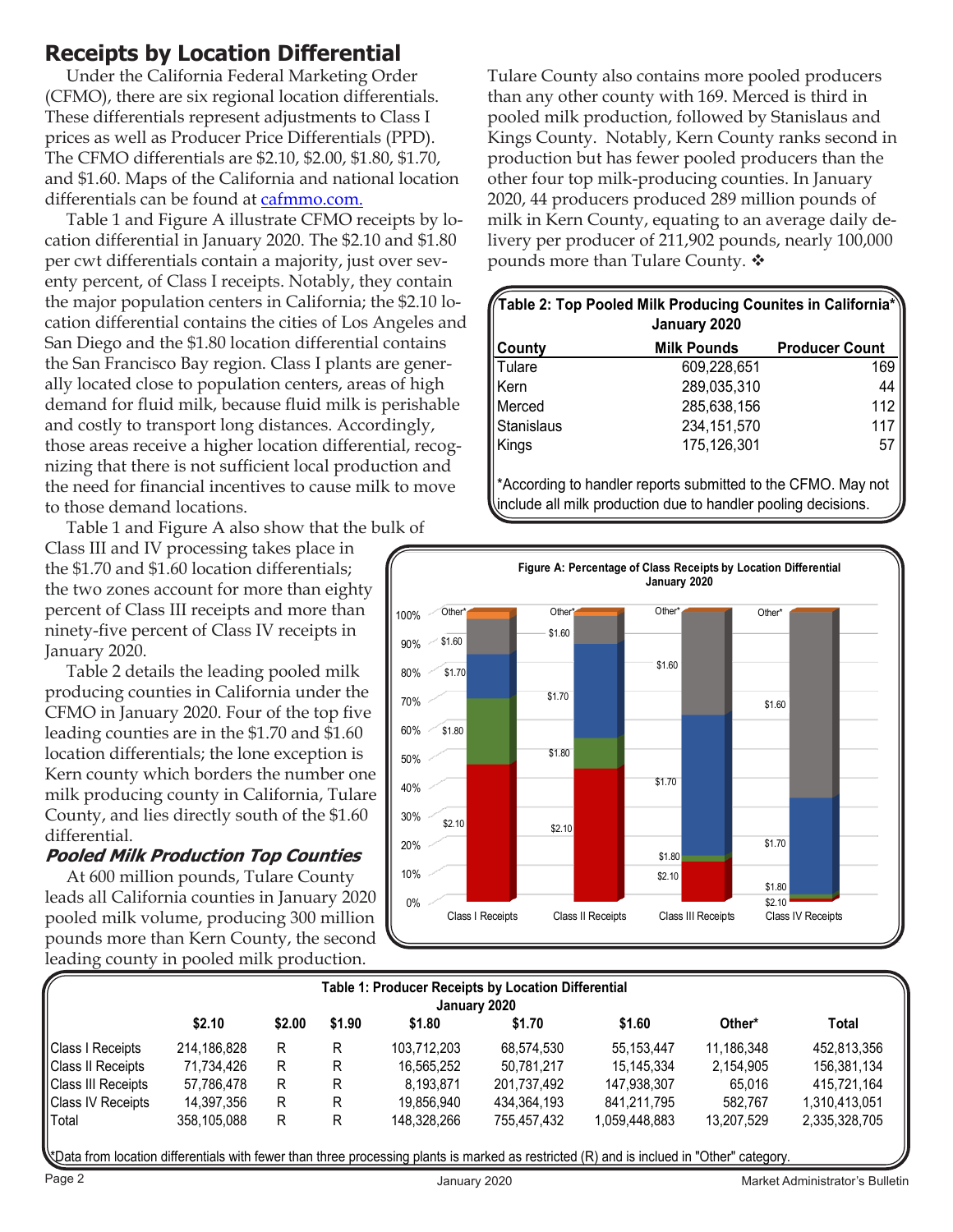## **A Dive into De-Pooling**

 Now more than one year old, the California Federal Milk Marketing Order (CFMO) has experienced wide fluctuations in Class III pool volume, ranging from a low of nearly 32 million pounds in November 2019 to a high of over 1.4 billion pounds in March 2019.

 De-pooling, or electing to take milk out of the Federal Order pool for a given month, marks a noticeable difference between the current CFMO and the previous program operated by the California Department of Agriculture (CDFA); under the CFMO, handlers must pool all Class I milk, but pool handlers with milk utilized in classes other than Class I can choose to de-pool Class II, III, and IV milk on a month-to-month basis.

 Pool handlers make marketing decisions each month based on the projected Statistical Uniform Price (SUP) and relative class prices. If the class price is above the SUP, handlers with milk in Class II, III, and IV would generally have to pay into the pool, so they may choose to de-pool. This is exactly what happened in late fall 2019; with a high Class III price, the Class III pool volume was low due to de-pooling of Class III milk.

 While it may seem like non-fluid handlers have the upper hand, they cannot simply opt in and out of the pool as they see fit. There are rules designed to incentivize non-fluid handlers to take a long-term approach to pooling decisions, smoothing out pool volumes. The CFMO includes a provision on re-pooling: a handler's pooled milk "for April through February may not exceed 125 percent, and for March may not exceed 135 percent" of its pooled milk from the prior month. For example, if a handler de-pools 75 percent of its milk one month, then it will take about six months to gradually work back to the larger volume initially had on the pool. If prices change within those six months such that the class price is below the SUP, the handler will leave revenue on the table by not fully participating in the pool. The decision to de-pool, especially a large share of milk, could mean lost rev-

enue for the handler if prices change.

#### **Milk Re-Pooled in January**

 With the Class III price below the SUP and a payout from the Federal Order pool on the line, Class III handlers accordingly re-pooled as much milk as the 125-percent provision permits. Class III pool volume increased over 600 percent from December 2019 to January 2020.

#### **De-Pooling in Other Federal Orders**

 The practice of de-pooling and repooling Class III milk is not unique to California. As shown in the accompanying figure, other Federal Orders with significant milk volumes in Class III or IV exhibited decreasing pool volumes of Class III milk over the course of 2019 with Class III pool volumes bouncing back as the new year begins. Like California, the



Southwest Order saw Class III milk in the pool approach zero by the end of the year. The Upper Midwest Order also saw a drop in Class III pounds; however, limits on re-pooling and marketplace commitments prevent the utilization from completely zeroing out in this Federal Order.

 In fall 2019, high Class III component values drove a high Class III price and resulting low Class III pool volume. Due to the impact of seasonality on milk production and changes in the marketplace, January 2020 saw decreasing Class III component values and price, as often occurs this time of year. The Class III pooled volume may continue to rise and fall, albeit likely not as sharply due to CFMO re-pooling limitations, with seasonal fluctuations and class prices in relation to the SUP.  $\mathbf{\hat{v}}$ 

### **Pool Price Calculation** *(continued from page 1)*

that make up the Class III price. With the Class III price dropping, a portion of the pool's value was returned to producers via the PPD in January, which was the opposite of what occurred in recent months when the PPD was negative. January's PPD value of \$0.51 per cwt marks the first time in seven months that the PPD value was positive for all producers regardless of plant zone to which their milk was delivered. Refer to the price computation on Page 4 for more details on January's calculation.  $\mathbf{\hat{v}}$